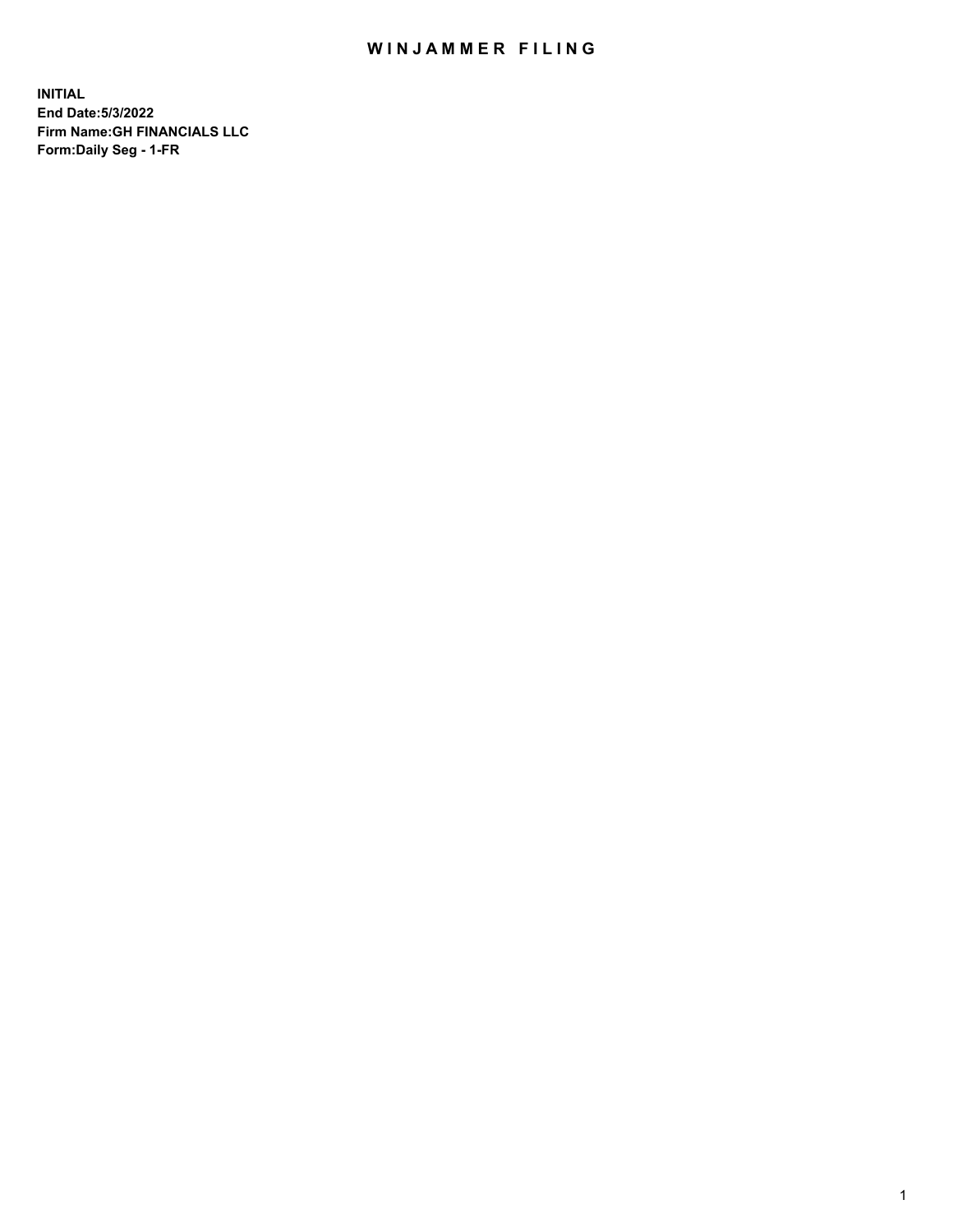## **Daily Segregation - Cover Page**

| Name of Company                                                                | <b>GH FINANCIALS LLC [0010]</b>              |
|--------------------------------------------------------------------------------|----------------------------------------------|
| <b>Contact Name</b>                                                            | <b>Wilson Gambrel</b> [0040]                 |
| <b>Contact Phone Number</b>                                                    | 3125440316 [0060]                            |
| <b>Contact Email Address</b>                                                   | wilson.gambrel@ghfinancials.co<br>$m$ [0065] |
| FCM's Customer Segregated Funds Residual Interest Target (choose one):         |                                              |
| a. Minimum dollar amount: ; or                                                 | 5,200,000 [8930]                             |
| b. Minimum percentage of customer segregated funds required:%; or              | $0$ [8940]                                   |
| c. Dollar amount range between: and; or                                        | $0$ [8950] 0 [8951]                          |
| d. Percentage range of customer segregated funds required between:% and%.      | 0 [8960] 0 [8961]                            |
| FCM's Customer Secured Amount Funds Residual Interest Target (choose one):     |                                              |
| a. Minimum dollar amount: ; or                                                 | 280,000 [8970]                               |
| b. Minimum percentage of customer secured funds required:%; or                 | $0$ [8980]                                   |
| c. Dollar amount range between: and; or                                        | 0 [8990] 0 [8991]                            |
| d. Percentage range of customer secured funds required between: % and %.       | $0$ [9000] 0 [9001]                          |
| FCM's Cleared Swaps Customer Collateral Residual Interest Target (choose one): |                                              |
| a. Minimum dollar amount: ; or                                                 | $0$ [9010]                                   |
| b. Minimum percentage of cleared swaps customer collateral required:% ; or     | $0$ [9020]                                   |
| c. Dollar amount range between: and; or                                        | $0$ [9030] $0$ [9031]                        |
|                                                                                |                                              |

d. Percentage range of cleared swaps customer collateral required between:% and%. **0** [9040] **0** [9041]

Attach supporting documents CH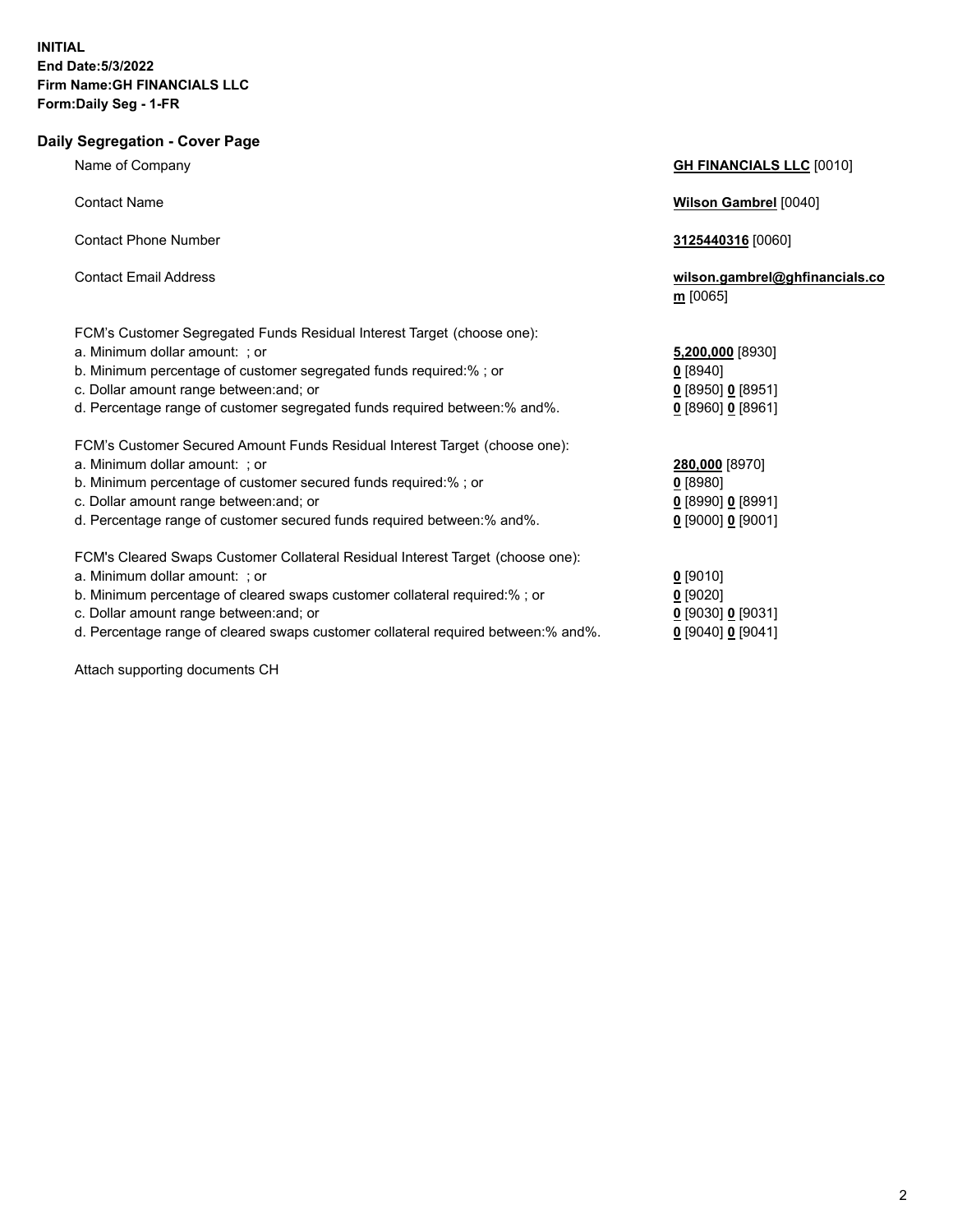## **Daily Segregation - Secured Amounts**

|     | Foreign Futures and Foreign Options Secured Amounts                                                        |                                  |
|-----|------------------------------------------------------------------------------------------------------------|----------------------------------|
|     | Amount required to be set aside pursuant to law, rule or regulation of a foreign                           | $0$ [5605]                       |
|     | government or a rule of a self-regulatory organization authorized thereunder                               |                                  |
| 1.  | Net ledger balance - Foreign Futures and Foreign Option Trading - All Customers                            |                                  |
|     | A. Cash                                                                                                    | 6,116,024 [5615]                 |
|     | B. Securities (at market)                                                                                  | $0$ [5617]                       |
| 2.  | Net unrealized profit (loss) in open futures contracts traded on a foreign board of trade                  | 6,811 [5625]                     |
| 3.  | Exchange traded options                                                                                    |                                  |
|     | A. Market value of open option contracts purchased on a foreign board of trade                             | $0$ [5635]                       |
|     | B. Market value of open contracts granted (sold) on a foreign board of trade                               | $0$ [5637]                       |
| 4.  | Net equity (deficit) (add lines 1. 2. and 3.)                                                              | 6,122,835 [5645]                 |
| 5.  | Account liquidating to a deficit and account with a debit balances - gross amount                          | $0$ [5651]                       |
|     | Less: amount offset by customer owned securities                                                           | $0$ [5652] $0$ [5654]            |
| 6   | Amount required to be set aside as the secured amount - Net Liquidating Equity                             | 6,122,835 [5655]                 |
|     | Method (add lines 4 and 5)                                                                                 |                                  |
| 7.  | Greater of amount required to be set aside pursuant to foreign jurisdiction (above) or line                | 6,122,835 [5660]                 |
|     | 6.                                                                                                         |                                  |
|     | FUNDS DEPOSITED IN SEPARATE REGULATION 30.7 ACCOUNTS                                                       |                                  |
| 1.  | Cash in Banks                                                                                              |                                  |
|     | A. Banks located in the United States                                                                      | 6,539,763 [5700]                 |
|     | B. Other banks qualified under Regulation 30.7                                                             | 0 [5720] 6,539,763 [5730]        |
| 2.  | Securities                                                                                                 |                                  |
|     | A. In safekeeping with banks located in the United States                                                  | $0$ [5740]                       |
|     | B. In safekeeping with other banks qualified under Regulation 30.7                                         | $0$ [5760] $0$ [5770]            |
| 3.  | Equities with registered futures commission merchants                                                      |                                  |
|     | A. Cash                                                                                                    | $0$ [5780]                       |
|     | <b>B.</b> Securities                                                                                       | $0$ [5790]                       |
|     | C. Unrealized gain (loss) on open futures contracts                                                        | $0$ [5800]                       |
|     | D. Value of long option contracts                                                                          | $0$ [5810]                       |
|     |                                                                                                            |                                  |
| 4.  | E. Value of short option contracts                                                                         | 0 [5815] 0 [5820]                |
|     | Amounts held by clearing organizations of foreign boards of trade                                          |                                  |
|     | A. Cash                                                                                                    | 0[5840]                          |
|     | <b>B.</b> Securities                                                                                       | $0$ [5850]                       |
|     | C. Amount due to (from) clearing organization - daily variation                                            | $0$ [5860]                       |
|     | D. Value of long option contracts                                                                          | $0$ [5870]                       |
|     | E. Value of short option contracts                                                                         | 0 [5875] 0 [5880]                |
| 5.  | Amounts held by member of foreign boards of trade                                                          |                                  |
|     | A. Cash                                                                                                    | 1,119,016 [5900]                 |
|     | <b>B.</b> Securities                                                                                       | $0$ [5910]                       |
|     | C. Unrealized gain (loss) on open futures contracts                                                        | 6,811 [5920]                     |
|     | D. Value of long option contracts                                                                          | $0$ [5930]                       |
|     | E. Value of short option contracts                                                                         | <u>0</u> [5935] 1,125,827 [5940] |
| 6.  | Amounts with other depositories designated by a foreign board of trade                                     | $0$ [5960]                       |
| 7.  | Segregated funds on hand                                                                                   | $0$ [5965]                       |
| 8.  | Total funds in separate section 30.7 accounts                                                              | 7,665,590 [5970]                 |
| 9.  | Excess (deficiency) Set Aside for Secured Amount (subtract line 7 Secured Statement<br>Page 1 from Line 8) | 1,542,755 [5680]                 |
| 10. | Management Target Amount for Excess funds in separate section 30.7 accounts                                | 280,000 [5980]                   |
| 11. | Excess (deficiency) funds in separate 30.7 accounts over (under) Management Target                         | 1,262,755 [5985]                 |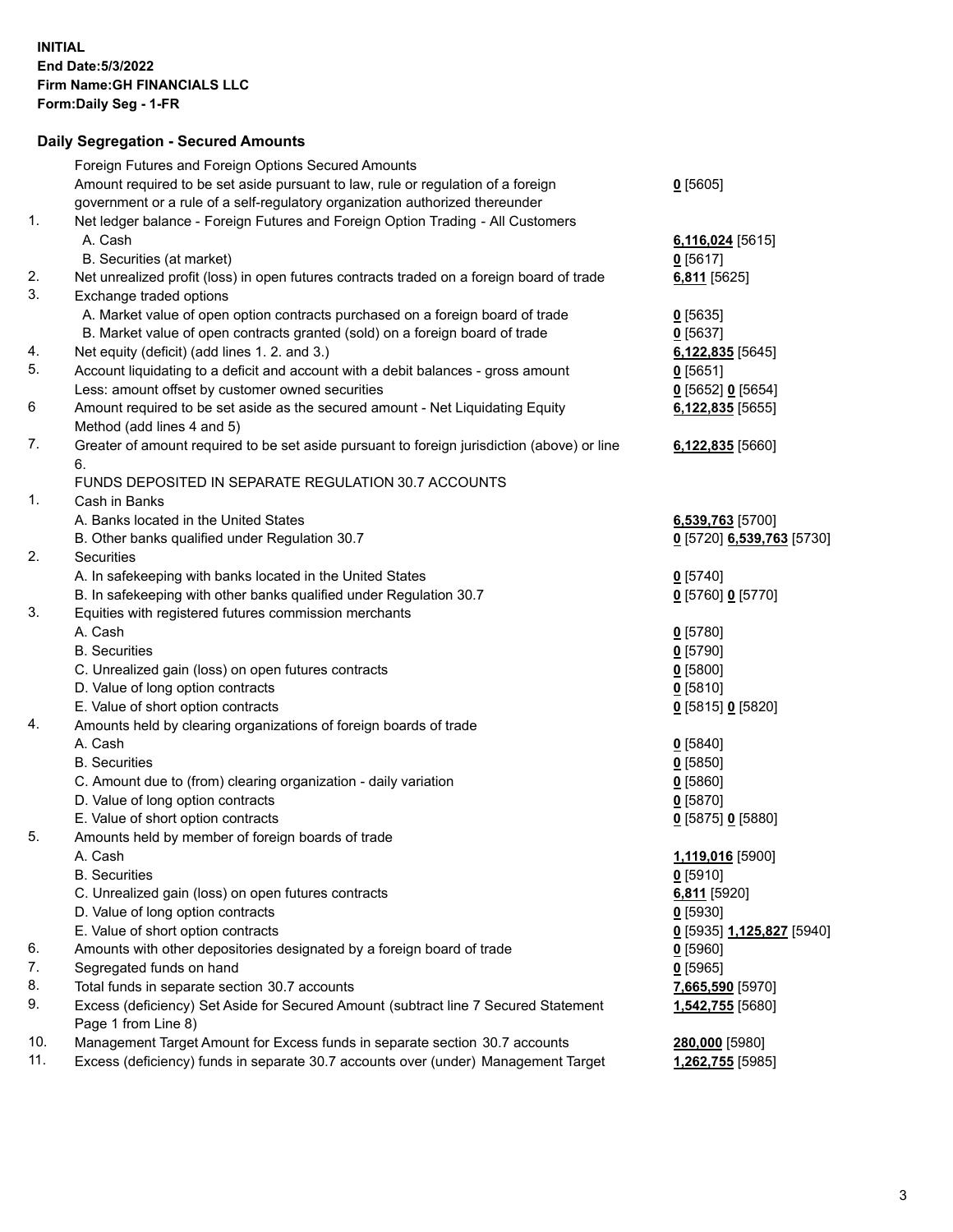|     | Daily Segregation - Segregation Statement                                           |                     |
|-----|-------------------------------------------------------------------------------------|---------------------|
|     | SEGREGATION REQUIREMENTS (Section 4d(2) of the CEAct)                               |                     |
| 1.  | Net ledger balance                                                                  |                     |
|     | A. Cash                                                                             | 175,399,895 [5000]  |
|     | B. Securities (at market)                                                           | $0$ [5010]          |
| 2.  | Net unrealized profit (loss) in open futures contracts traded on a contract market  | $-3,772,147$ [5020] |
| 3.  | Exchange traded options                                                             |                     |
|     | A. Market value of open option contracts purchased on a contract market             | 4,579,887 [5030]    |
|     | B. Market value of open option contracts granted (sold) on a contract market        | $-6,125,968$ [5040] |
| 4.  | Net Equity (deficit) (add lines 1, 2, and 3)                                        | 170,081,667 [5050]  |
| 5.  | Accounts liquidating to a deficit and accounts with                                 |                     |
|     | debit balances - gross amount                                                       | $0$ [5060]          |
|     | Less: amount offset by customer owned securities                                    | $0$ [5070] 0 [5080] |
| 6.  | Amount required to be segregated (add lines 4 and 5)                                | 170,081,667 [5090]  |
|     | FUNDS IN SEGREGATED ACCOUNTS                                                        |                     |
| 7.  | Deposited in segregated funds bank accounts                                         |                     |
|     | A. Cash                                                                             | 10,217,947 [5100]   |
|     | B. Securities representing investment of customers' funds (at market)               | $0$ [5110]          |
|     | C. Securities held for particular customers or option customers in lieu of cash (at | $0$ [5120]          |
|     | market)                                                                             |                     |
| 8.  | Margins on deposit with derivatives clearing organizations of contract markets      |                     |
|     | A. Cash                                                                             | 172,452,670 [5130]  |
|     | B. Securities representing investment of customers' funds (at market)               | $0$ [5140]          |
|     | C. Securities held for particular customers or option customers in lieu of cash (at | $0$ [5150]          |
|     | market)                                                                             |                     |
| 9.  | Net settlement from (to) derivatives clearing organizations of contract markets     | 1,382,880 [5160]    |
| 10. | Exchange traded options                                                             |                     |
|     | A. Value of open long option contracts                                              | 4,579,887 [5170]    |
|     | B. Value of open short option contracts                                             | $-6,125,968$ [5180] |
| 11. | Net equities with other FCMs                                                        |                     |
|     | A. Net liquidating equity                                                           | 3,625,497 [5190]    |
|     | B. Securities representing investment of customers' funds (at market)               | $0$ [5200]          |
|     | C. Securities held for particular customers or option customers in lieu of cash (at | $0$ [5210]          |
|     | market)                                                                             |                     |
| 12. | Segregated funds on hand                                                            | $0$ [5215]          |
| 13. | Total amount in segregation (add lines 7 through 12)                                | 186,132,913 [5220]  |
| 14. | Excess (deficiency) funds in segregation (subtract line 6 from line 13)             | 16,051,246 [5230]   |
| 15. | Management Target Amount for Excess funds in segregation                            | $5,200,000$ [5240]  |
| 16. | Excess (deficiency) funds in segregation over (under) Management Target Amount      | 10,851,246 [5250]   |
|     | <b>Excess</b>                                                                       |                     |